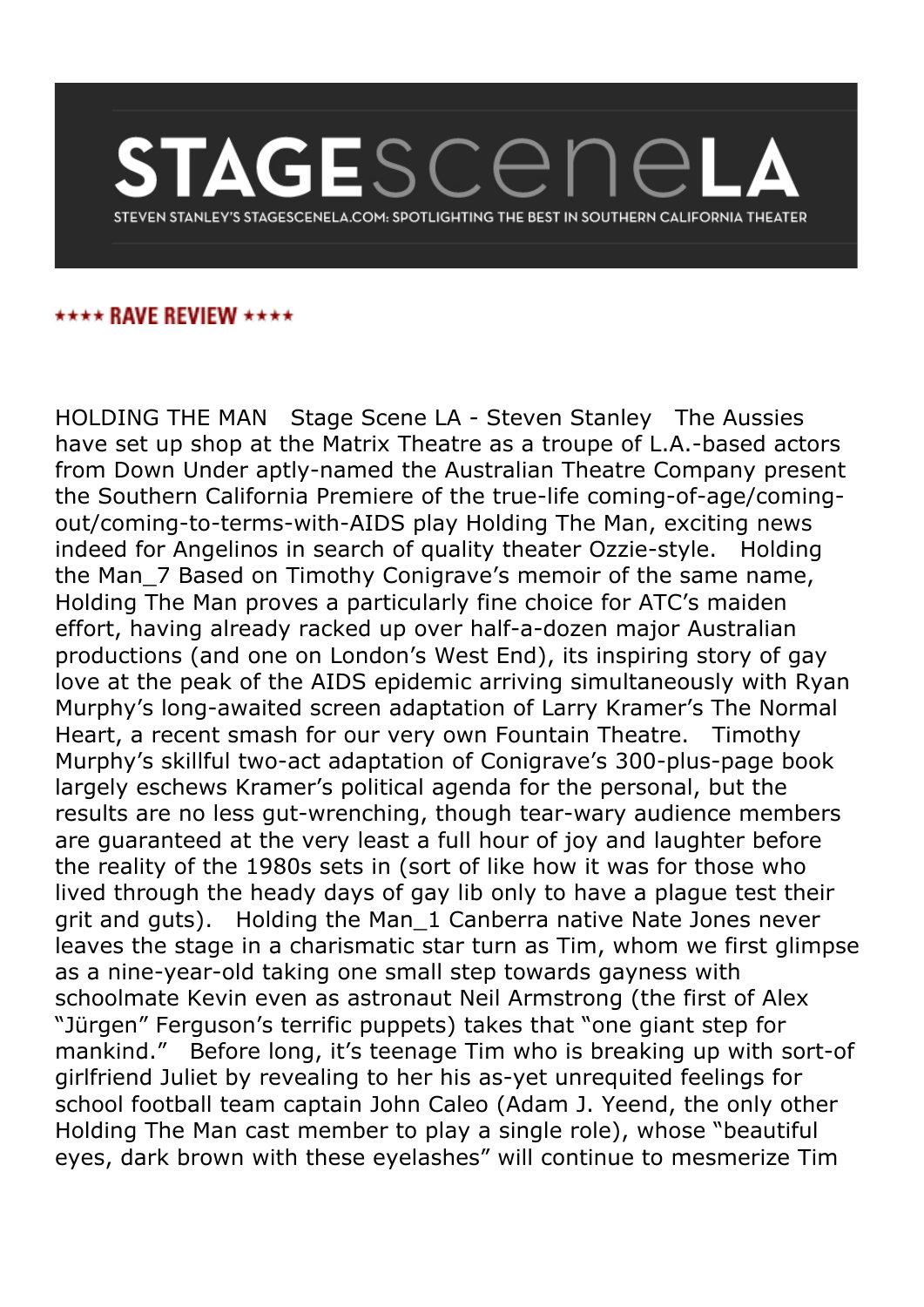for the rest of his life. Holding the Man 5 It's thanks to Juliet's carefully planned seating plan at a small gathering of school friends ("We should pass a kiss around the table as a kind of bond…") that allows Tim and John their first smooch, and before long the sports star has agreed to "go round" (i.e. go out with) the aspiring student actor, a romance that soon becomes food for school gossip before leading to consequences on the homefront. Still, when Aussie boys are as much in love as Tim and John are, parental confusion and/or disapproval seems a small price to pay, "uni" life opening the boyfriends' eyes to the gay world around them in both student activist organizations and gay bars, and the couple are still going strong five years into their relationship. There is, unfortunately, the matter of Tim's roving eye (and cock), since unlike John, who'd be content if it were just the two of them on a desert island for the rest of their lives, the friskier of the two (and about to head off to acting school) finds himself losing his "identity" in their relationship and requests a "trial separation," i.e. the permission to fuck and suck to his dick's content. If only there weren't those rumors of a "gay

cancer" about to rear its ugly head. Holding the Man\_2 Before long, the reunited lovers find themselves confronting a challenge they could never have imagined in their teen years, nor could any of their mates now facing impending illness and death in the prime of their young lives.

 Despite its "historical" time frame, not only is Holding The Man not at all passé in 2014, like the aforementioned The Normal Heart, it provides a vital history lesson to a generation of young gay men unaware of what life was like only a few decades back and a potent reminder of the potential consequences of unprotected sex in a "post-AIDS" world in which bareback sex finds itself increasingly normalized. Playwright Murphy has constructed Holding The Man as a sequence of short scenes moving lickety-split from one to the next, a quartet of supporting cast members dividing nearly three dozen featured and cameo roles among them, a technique that could easily—in less gifted hands than director Larry Moss's and the best-of-L.A. design team combining talents on the extra-wide Matrix stage—end up chaotic and confusing. Not so at the Matrix, for not only is acclaimed acting coach Moss an actors' director par excellence, his visual sense makes Holding The Man as imaginatively staged as it is brilliantly performed. Master scenic designer John Iacovelli's set is deceptively simple (straight-back chairs and a ladder on an otherwise empty black stage) but it is clearly an artist's design, the upstage wall cleverly concealing a series of character-defining wigs and knickknacks, though props are deliberately kept to a bare minimum. Lit to perfection by Jeremy Pivnick with sound designer Cricket S. Myers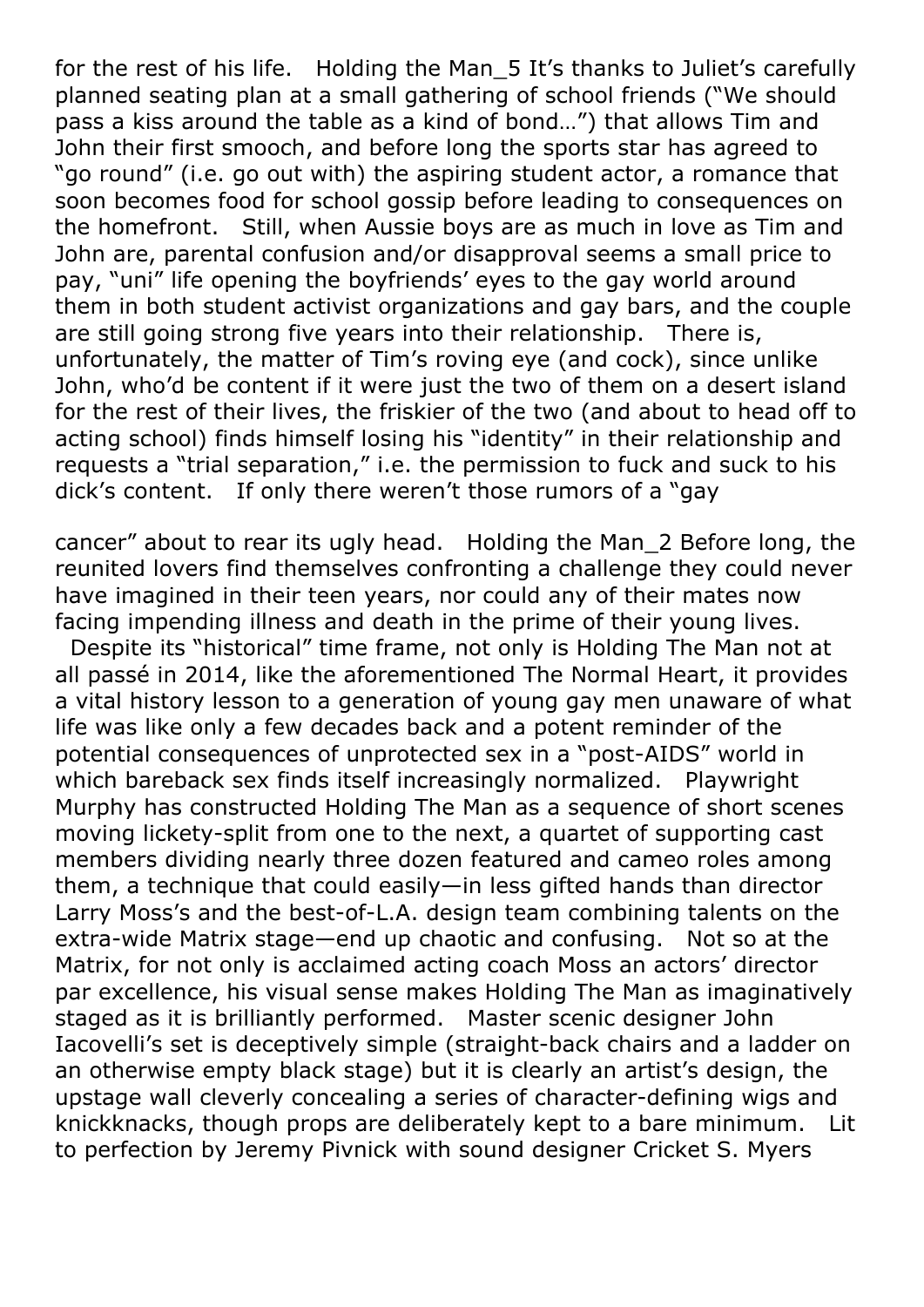tying scenes together with her accustomed expertise and Shon Le Blanc's period costumes (ingeniously accessorized for quick changes) completing the design package, Moss's razor-sharp vision for Holding The Man allows the production to rocket forward, with never a moment of boredom or confusion along the way. Maturing believably from precocious pre-teen to bushy-tailed high schooler to devil-may-care 20something to older-but-sadly-wiser adult, Holding The Man star Jones does not shy away from the warts-and-all nature of Conigrave's selfportrait, yet never does the young Aussie lose sight of Tim's humanity as time, events, and an actor's powerful work reveal the depth of a man's love and devotion despite early evidence to the contrary. Yeend is given considerably less to do as John, but what he does he does quite marvelously indeed, making Tim's need to stray a head-scratcher while at the same time making it easy to see why, when the chips are down, John is well worth any sacrifice that might be required of his lover.

 Holding the Man\_6 As for the sensational Down Under quartet who bring the multitude of characters surrounding Tim and John to vibrant life, audience members can count themselves lucky to be making the acquaintance of silver-foxy Cameron Daddo, teen-idol-icious Luke O'Sullivan, girl-next-door captivating Adrienne Smith, and the simply stunning Roxane Wilson. Age/gender-bending to perfection in role after role after role, the foursome give us vivid vignettes of horny high school boys (the slumber party jerk-off sequence is a hoot), university queers, drama schoolers and staff, doctors, AIDS patients, and more queens than you'll find in any deck of cards. At one point the quartet even team together to play a car. That's right. A car! Daddo and Wilson deserve special snaps for creating two distinct sets of parents, O'Sullivan's turn as Juliet's mum is a particular keeper, and Smith gets extra points for acing her mostly male parts in addition to the lovely Juliet (Understudies James Monarski and Laura Pike merit a round of applause for undertaking the daunting challenge of covering every single role.) Last but not least, mention must be made of the use of Ferguson's life-size puppets in Act Two, an inspired playwright's concept executed with devastating power by Moss and company. Holding The Man is produced by Nick Hardcastle and Jones with Mike Abramson. Peter Blackburn is assistant director. Christopher Basile is stage manager and Angelo Domingo is assistant stage manager. Jackie Diamond is company manager. Jean-Louis Rodrigue is movement specialist. When I first got word of Australian Theatre Company three months ago, I knew in an instant that whatever else might be playing on Saturday May 10, I would cancel everything to be at the Matrix for Opening Night. Not only did Holding The Man fulfill my hopes and expectations, it exceeded them,